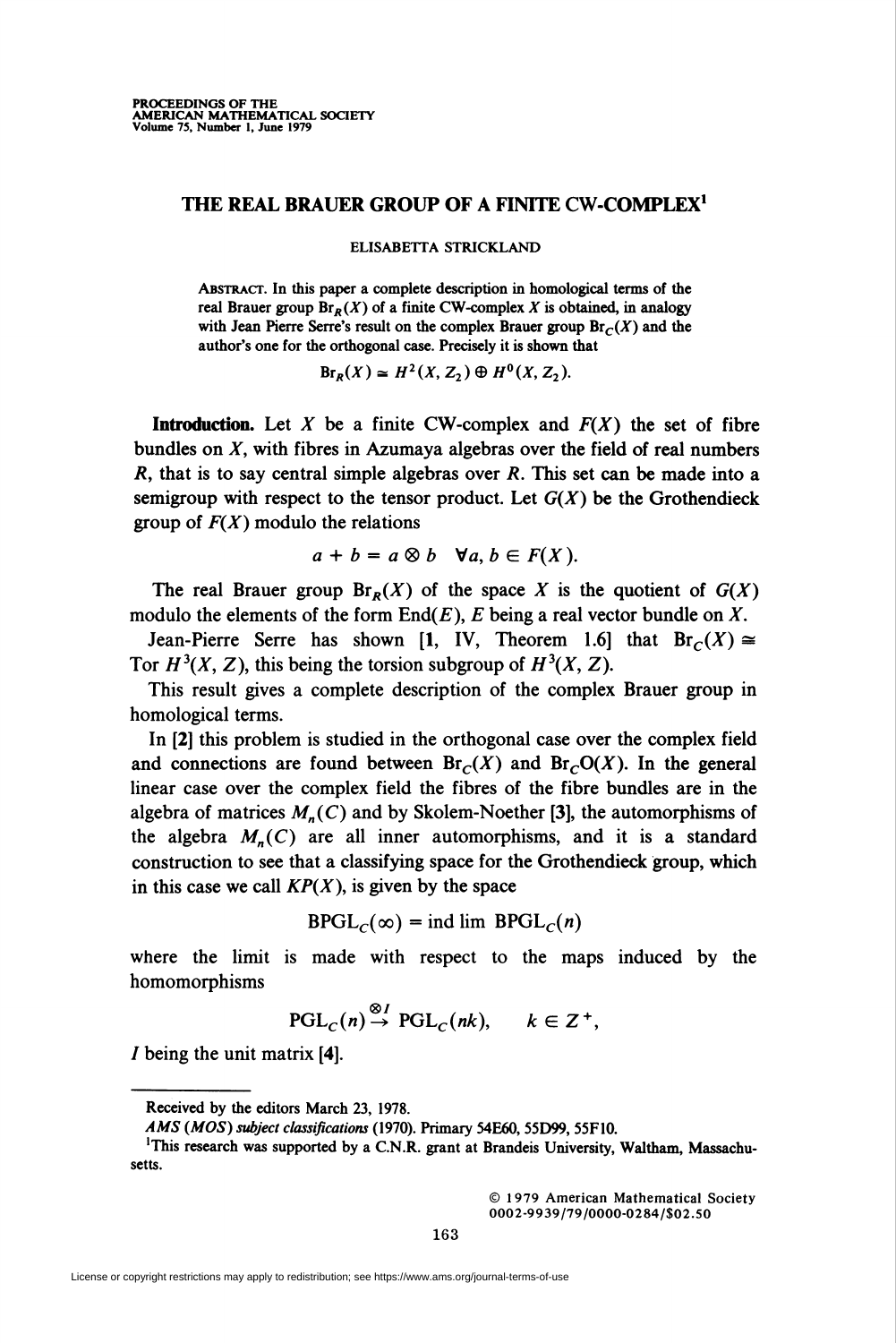Consider the fibration

$$
\begin{array}{c}\nBC^* \\
\downarrow \\
BGL_c(\infty)_0 \\
\varphi\downarrow \\
BPGL_c(\infty)\n\end{array}
$$

where  $BGL<sub>C</sub>(\infty)<sub>0</sub>$  = ind lim  $BGL<sub>C</sub>(n)$  is defined similarly to  $BGPL<sub>C</sub>(\infty)$ .

Note that by the standard construction of the localization for an  $H$ -space, it follows that  $BGL<sub>C</sub>(\infty)$ <sub>0</sub> is the localization of  $BGL<sub>C</sub>(\infty)$ , the classifying space for  $\tilde{K}(X)$  [5, 2.17].

In this way an element  $x \in KP(X)$  belongs to the subgroup generated by the elements of type End(E), if and only if the corresponding element  $\bar{x}$  in  $[X, BPGL<sub>c</sub>(\infty)]$  lifts to an element of  $[X, BGL<sub>c</sub>(\infty)_0]$ .

 $BC^*$  is the Eilenberg-Mac Lane space  $K(Z, 2)$ , and we obtain

$$
[X, \text{BGL}_c(\infty)_0] = \tilde{K}(X) \otimes Q, \qquad [X, \text{BPGl}_c(\infty)] = KP(X),
$$
  

$$
\text{Br}_c(X) = KP(X) / \text{Im } \varphi_* \tilde{K}(X) \otimes Q,
$$

where  $\varphi_*$  is the map induced by  $\varphi$  among the sets of homotopy classes  $\tilde{K}(X)$ and  $KP(X)$ .

One can give in quite a similar way to the general linear case over the complex field the definition of the orthogonal Brauer group  $\text{BrO}_C(X)$  of a finite CW-complex X. This is obtained considering  $BO<sub>C</sub>(\infty)$ <sub>0</sub> instead of  $BGL<sub>C</sub>(\infty)$ <sub>0</sub> and  $BPO<sub>C</sub>(\infty)$  instead of  $BPGL<sub>C</sub>(\infty)$ . BPO<sub>C</sub>( $\infty$ ) is the classifying space of the functor  $KPO(-)$ , which gives the Grothendieck group associated to the semigroup of fibre bundles in matrices with an orthogonal structure and  $BO_C(\infty)_0$  is the classifying space of  $\tilde{K}O \otimes Q$ .

Using homotopy theory, in [2] it is shown that

- (a)  $\mathsf{KPO}(X) \cong \bigoplus_{i=1}^{\infty} H^{4i}(X, Q) \oplus H^2(X, Z_i),$
- (b) BrO<sub>C</sub>(X)  $\cong$  H<sup>2</sup>(X, Z<sub>2</sub>).

Actually something more is pointed out: in view of the fact that if an element of  $\text{Br}_C(X)$  is representable by means of an orthogonal element, then it is an element of order 2, it is natural to investigate on the basis of Serre's result and (b) if an element of order 2 of  $Br_C(X)$  is representable by means of an element of  $\text{BrO}_C(X)$ . An affirmative answer is given to the question as the map

(c) BrO<sub>C</sub> $(X) \xrightarrow{F'}$  Br<sub>c</sub> $(X)$ 

induced by the forgetful function because of (b) and Serre's isomorphism corresponds to the Bockstein homomorphism from  $H^2(X, Z_2)$  to  $H^3(X, Z)$ , relative to the sequence  $Z \rightarrow Z \rightarrow Z_2$ .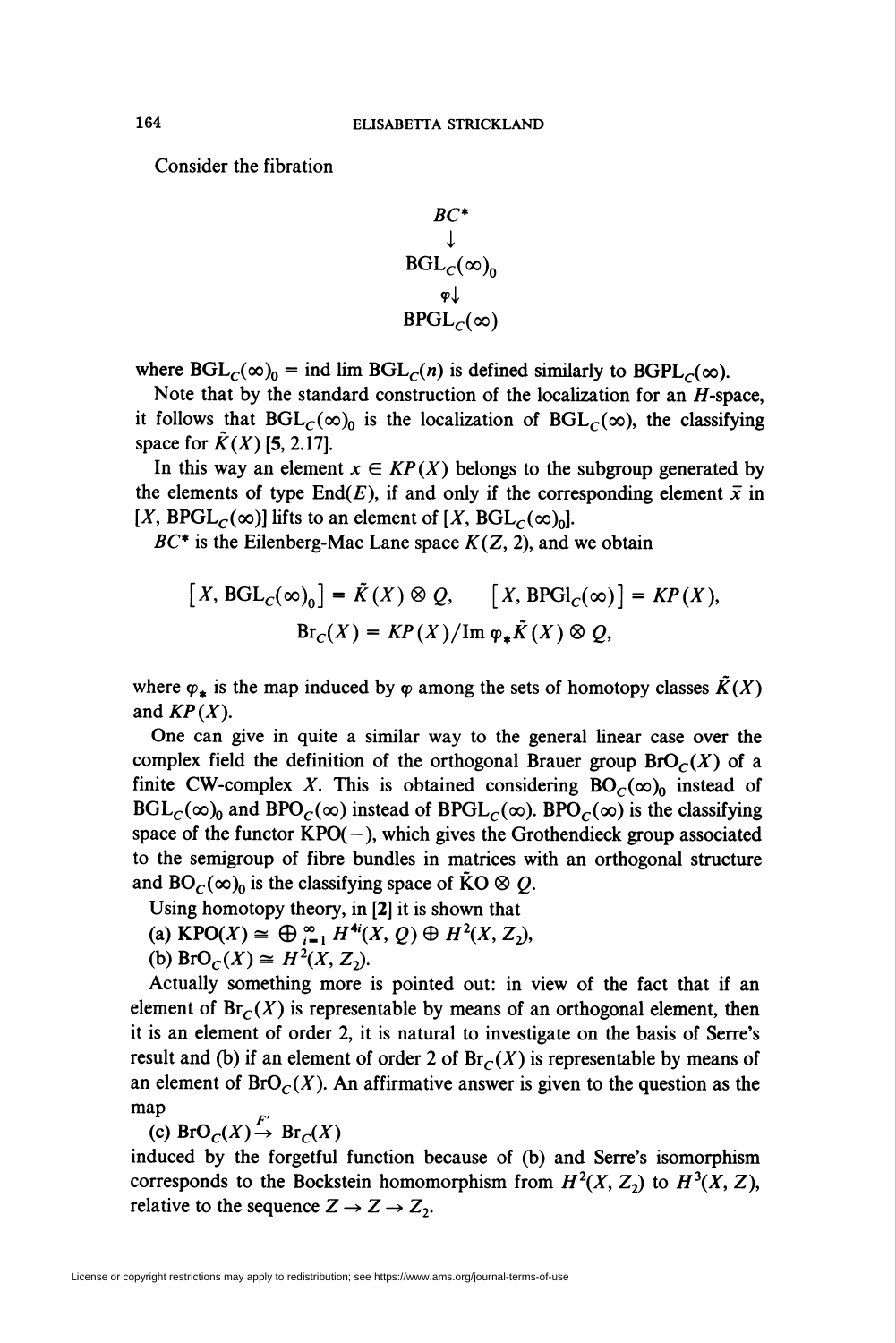In other words, the diagram

$$
BrO_C(X) \xrightarrow{F'} \text{Br}_C(X)
$$
  
\n
$$
\parallel \text{Br}_C(X)
$$
  
\n
$$
H^2(X, Z_2) \rightarrow \text{Tor } H^3(X, Z)
$$

is commutative.

This gives an answer in the stable topologic case to one of a series of important problems connected with the elements of order 2 of the Brauer group, induced by a classical result due to A. Albert.

It is quite natural at this stage to give an answer to the following problem: if the base field is the one of real numbers  $R$ , find a homological description similar to the above mentioned ones, for the Brauer group of  $X$ . Of course the fact that the fibre bundles are now taken with fibres in central simple algebras over the field  *demands a more general argument than the one* used in Serre's work or in [2].

But the complex orthogonal case will forward a part of the real Brauer group of  $X$ , as we shall prove that  $Br(X)$  splits into the following direct summand

$$
Br_R(X) \cong H^2(X, Z_2) \oplus H^0(X, Z_2).
$$

The main tools for achieving such result will be the knowledge of the Brauer group of the real numbers,  $Br(R)$ , which has been proved to be isomorphic to  $Z_2$  [1, p. 94], the homotopic equivalence of the general linear group over the real field,  $Gl_R(n)$ , and the orthogonal group over the complex field  $O<sub>c</sub>(n)$ , and the properties of Br as a contravariant functor.

1. Some major observations. Let  $Gl<sub>R</sub>(n)$  be the general linear group and  $O_R(n)$  the orthogonal group over R.

The natural inclusion of  $O_R(n)$  in the group  $Gl_R(n)$  induces homotopy equivalence between the corresponding classifying spaces.

This can be understood in the following way. The fibration

$$
O_R(n)
$$
  
\n
$$
\downarrow
$$
  
\n
$$
Gl_R(n)
$$
  
\n
$$
\downarrow
$$
  
\n
$$
Gl_R(n)/O_R(n)
$$
  
\n(1.1)

leads to the following exact homotopy sequence

$$
0 \to \pi_i(O_R(n)) \to \pi_i(\mathrm{Gl}_R(n)) \to \pi_{i-1}(\mathrm{Gl}_R(n)/O_R(n)) \to \pi_{i-1}(O_R(n)) \to \tag{1.2}
$$

which guarantees the group isomorphism

$$
\pi_i(\mathrm{O}_R(n)) \simeq \pi_i(\mathrm{Gl}_R(n)) \quad \forall i
$$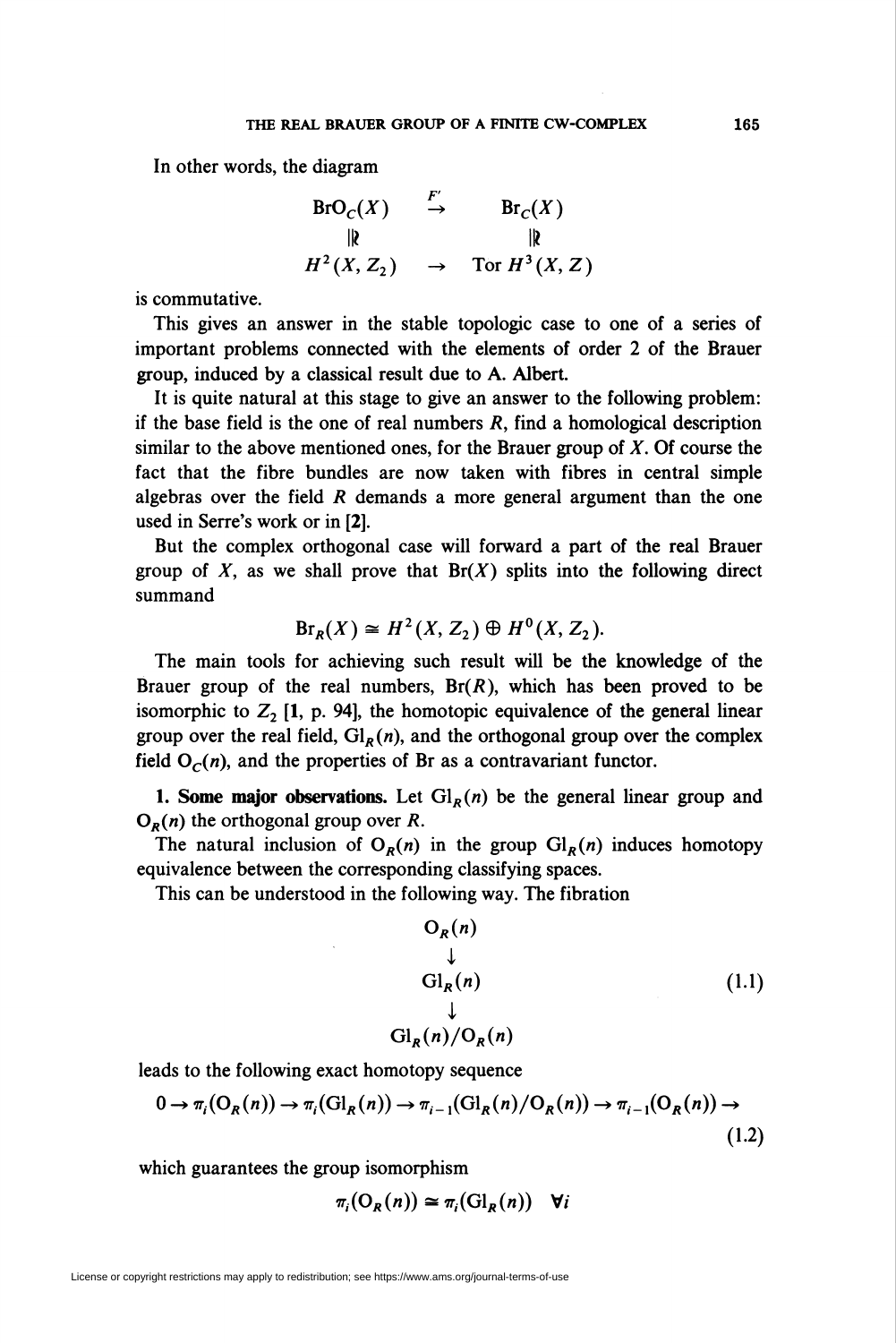as

$$
\pi_{i-1}(\mathrm{Gl}_R(n)/\mathrm{O}_R(n))=0.
$$

As a matter of fact, the space  $\mathrm{Gl}_R(n)/\mathrm{O}_R(n)$  is contractible: its elements are positive symmetric matrices, so contractibility can be easily proved by using the Gram-Schmidt orthogonalization process. So, by a well-known theorem [5, Chapter 7, §6, p. 404],  $O_R(n)$  and  $Gl_R(n)$  are homotopically equivalent.

Similarly there is a natural inclusion as groups of  $O_R(n)$  in  $O_C(n)$ , the last being the group of orthogonal  $n \times n$  matrices over the complex field, and the fibration

$$
O_R(n)
$$
  
\n
$$
O_C(n)
$$
  
\n
$$
O_C(n)/O_R(n)
$$

gives an exact homotopy sequence similar to (1.2), with

$$
\pi_i(\mathcal{O}_R(n)) \cong \pi_i(\mathcal{O}_C(n))
$$

as  $O_c(n)/O_R(n)$  is contractible too, being formed of matrices relative to positive hermitian forms, so Gram-Schmidt orthogonalization process can be applied here too.

Therefore we get that  $O<sub>C</sub>(n)$  and  $Gl<sub>R</sub>(n)$  are homotopically equivalent. But then it is known that the homotopy equivalence between the groups yields, by the Five Lemma, to the homotopy equivalence of the corresponding classifying spaces  $BO<sub>C</sub>(n)$  and  $BGL<sub>R</sub>(n)$ .

As a matter of fact we get

| $K(Z_2)$        | $\stackrel{\text{id}}{\rightarrow}$ | $K(Z_2)$ |       |
|-----------------|-------------------------------------|----------|-------|
|                 |                                     |          |       |
| BO <sub>c</sub> | $\rightarrow$                       | $BO_R$   | (1.3) |
|                 |                                     |          |       |
| $BPO_C$         | $\rightarrow$                       | $BPO_R$  |       |

and

$$
K(Z_2, 1) \stackrel{\sim}{\rightarrow} K(R^*, 1)
$$
  
\n
$$
\downarrow \qquad \qquad \downarrow
$$
  
\n
$$
BO_R \stackrel{\sim}{\rightarrow} BGL_R
$$
  
\n
$$
\downarrow \qquad \qquad \downarrow
$$
  
\n
$$
BPO_R \stackrel{\sim}{\rightarrow} BPGL_R
$$
  
\n(1.4)

Diagrams (1.3) and (1.4) ensure, according to the construction of the Brauer group recalled in the introduction, which can readily be seen to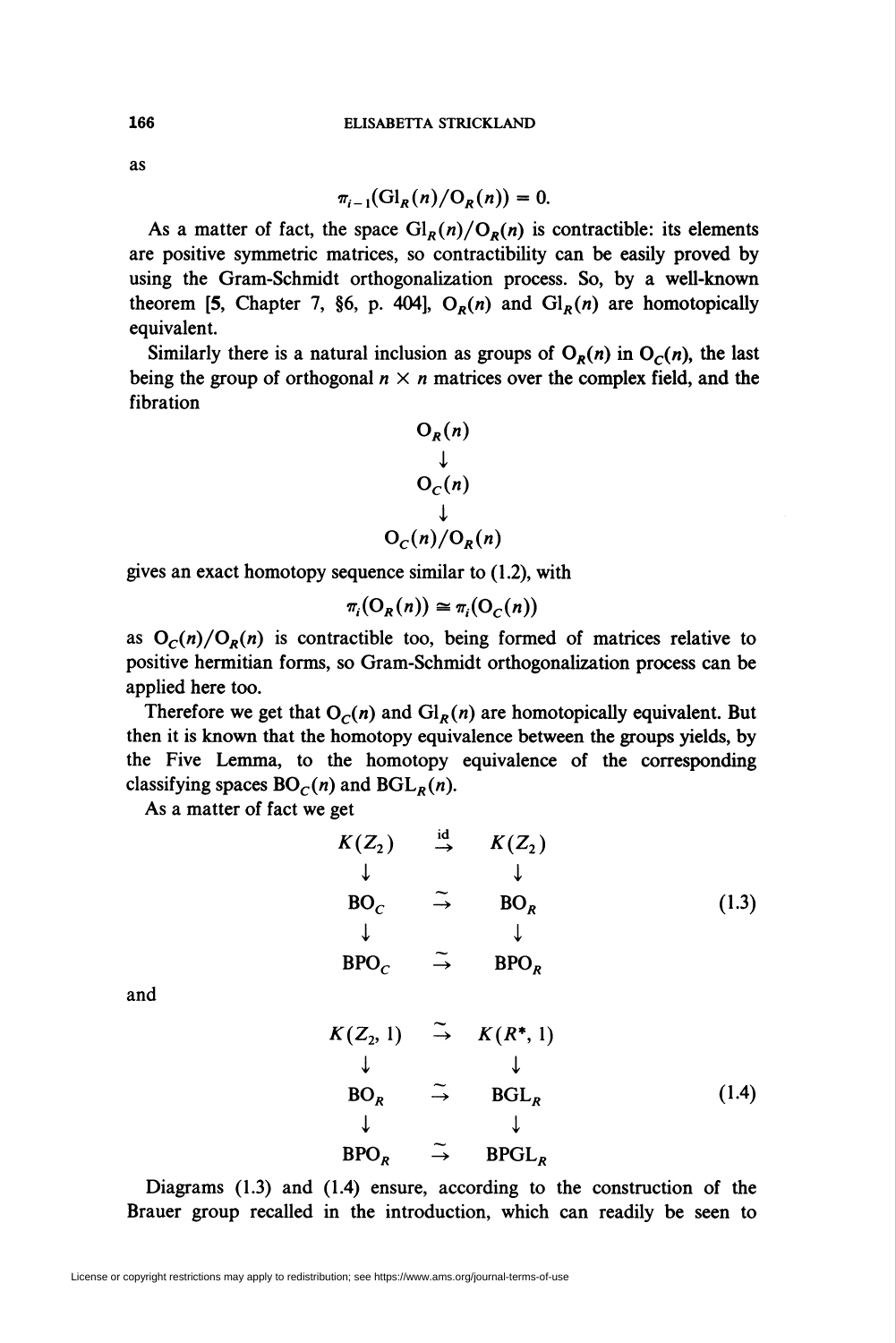respect the homotopic equivalence of  $BO<sub>C</sub>(n)$  and  $BGL<sub>R</sub>(n)$ , that the part of the real Brauer group which comes from fibre bundles with fibres in matrix algebras, is the same as the orthogonal complex Brauer group, that is to say  $H^2(X, Z_2)$ .

The above argument will be of great help in §2.

One more important tool that we need to accomplish our main purpose is forwarded by the following.

PROPOSITION 1.5. Let  $R$  be the field of real numbers. Then

$$
Br(R)\cong Z/2Z.
$$

This result is pointed out by A. Grothendieck in the third of his well-known disquisitions on the Brauer group [1, Corollaire 2.3, p. 95] and can be readily understood using a theorem of Frobenius [7, §§11 and 2, Theorem 2] which states that if  $K$  is a maximal ordered division ring and  $D$  a noncommutative division ring of K, of finite rank over K, and containing K in its center, then there is a K-isomorphism from  $K$  to the division ring of quaternions over  $K$ corresponding to the couple  $(-1, -1)$ .

Proposition 1.5, tells us that if  $W = \{x\}$  is a topological space reduced to a single point,  $\text{Br}_R(W) \cong Z_2$  and, if  $\tilde{W} = \{ \bigcup_{i \in I} x_i \}$ , then

$$
\mathrm{Br}_R(\tilde{W})\cong \bigoplus_{i\in I} Z_2^i.
$$

**2. The homological structure of**  $\text{Br}_R(X)$ **.** We are now ready to prove the following

2.1. THEOREM. Let X be a finite CW-complex and  $\text{Br}_R(X)$  the real Brauer group of X. Then

$$
Br_R(X) = H^2(X, Z_2) \oplus H^0(X, Z_2).
$$

PROOF. Let  $X = \bigcup_{i \in I} X_i$ , where  $X_i$  are the connected components of the finite CW-complex X. Take in X points  $x_1, x_2, \ldots$  in such a way that  $x_i \in X_i$ , and consider the topological space  $\{\bigcup_{i \in I} x_i\}.$ 

Consider the maps  $\pi_i$  and  $\varphi_i$  defined in the following way

$$
\left\{ \bigcup_{i \in I} x_i \right\} \xrightarrow{\pi_i} X \xrightarrow{\varphi_i} \left\{ \bigcup_{i \in I} x_i \right\} \quad \forall i \in I \tag{2.2}
$$

such that

$$
\pi_i(x_i) = x_i
$$
 and  $\varphi_i(x) = x_i$  if  $x \in X_i$ ,  $\forall x \in X$ .

Obviously  $\varphi_i \circ \pi_i$  is the identity map of  $\{\bigcup_{i \in I} x_i\}.$ 

So, as the Brauer group is a contravariant functor, we get, passing to the Brauer group of the spaces in (2.2),

$$
Br_R\bigg(\bigg\{\bigcup_{i\in I} x_i\bigg\}\bigg) \xrightarrow{\varphi_i^*} Br_R(X) \xrightarrow{\pi_i^*} Br_R\bigg(\bigg\{\bigcup_{i\in I} x_i\bigg\}\bigg) \tag{2.3}
$$